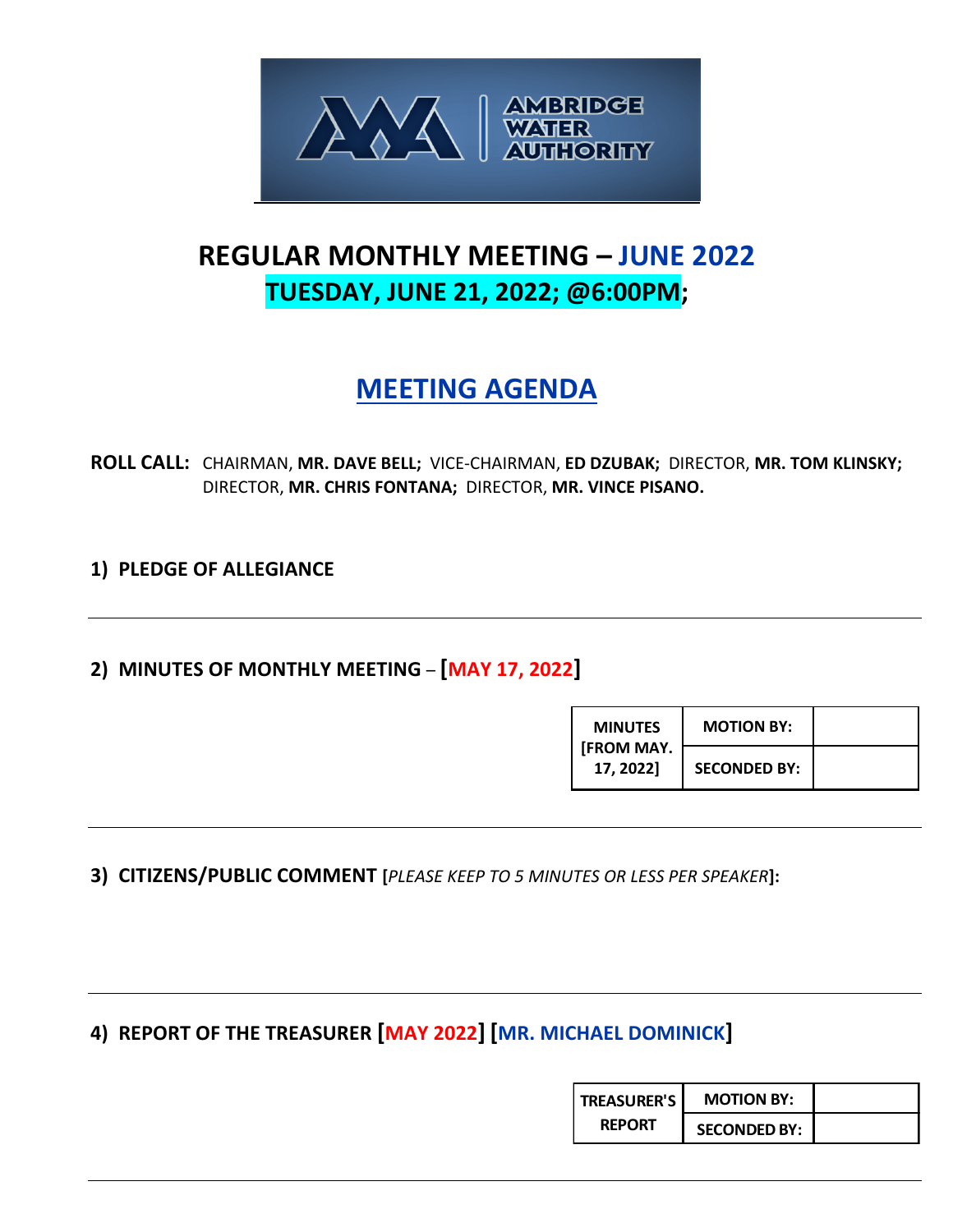**5) CURRENT BILLS: COVERING THE PERIOD OF: [5/17/22 – 6/20/22] TOTALING: \$557,310.68.**

| <b>CURRENT</b> | <b>MOTION BY:</b>   |  |
|----------------|---------------------|--|
| <b>BILLS</b>   | <b>SECONDED BY:</b> |  |

### **6) REPORT OF THE GENERAL MANAGER: [MR. MICHAEL DOMINICK]**

**MOTION #1: MOTION TO AUTHORIZE ERIE INSURANCE AS AWA'S WORKER'S COMPENSATION INSURANCE PROVIDER FOR THE TIME PERIOD OF 7/1/2022 THRU 6/30/2023, IN THE AMOUNT OF \$33,975.00.**

**MOTION BY: SECONDED BY:** 

**MOTION #2: AWA BOARD MOTIONS TO AUTHORIZE THE REPLACEMENT OF OUR 10" METER LOCATED ON BANK STREET, USED TO RECORD BULK WATER SALES TO OUR LARGEST CUSTOMER - EDGEWORTH, IN THE QUOTED AMOUNT OF \$10,123.00**

| <b>GENERAL</b><br>MGR.<br><b>REPORT</b> | <b>MOTION BY:</b>   |  |
|-----------------------------------------|---------------------|--|
|                                         | <b>SECONDED BY:</b> |  |

## **7) REPORT OF THE OPERATIONS MANAGER: [MR. JEFF ALLEN]**

| OPS MGR.      | <b>MOTION BY:</b>   |  |
|---------------|---------------------|--|
| <b>REPORT</b> | <b>SECONDED BY:</b> |  |

### **8) REPORT OF THE TREATMENT PLANT MANAGER: [MR. JAKE SUTTON]**

| <b>PLANT</b>  | <b>MOTION BY:</b>   |  |
|---------------|---------------------|--|
| MGR.          |                     |  |
| <b>REPORT</b> | <b>SECONDED BY:</b> |  |